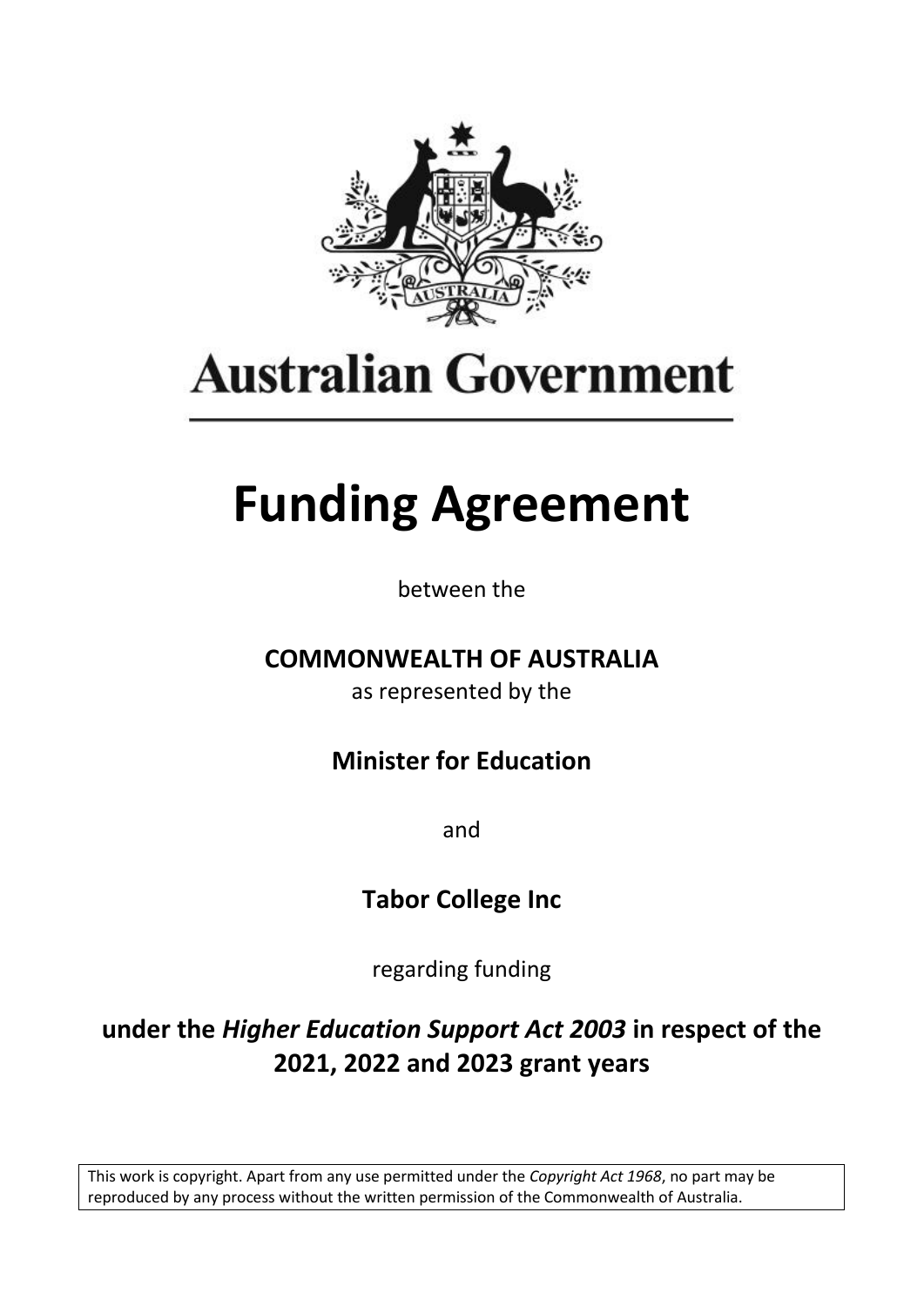This page has been intentionally left blank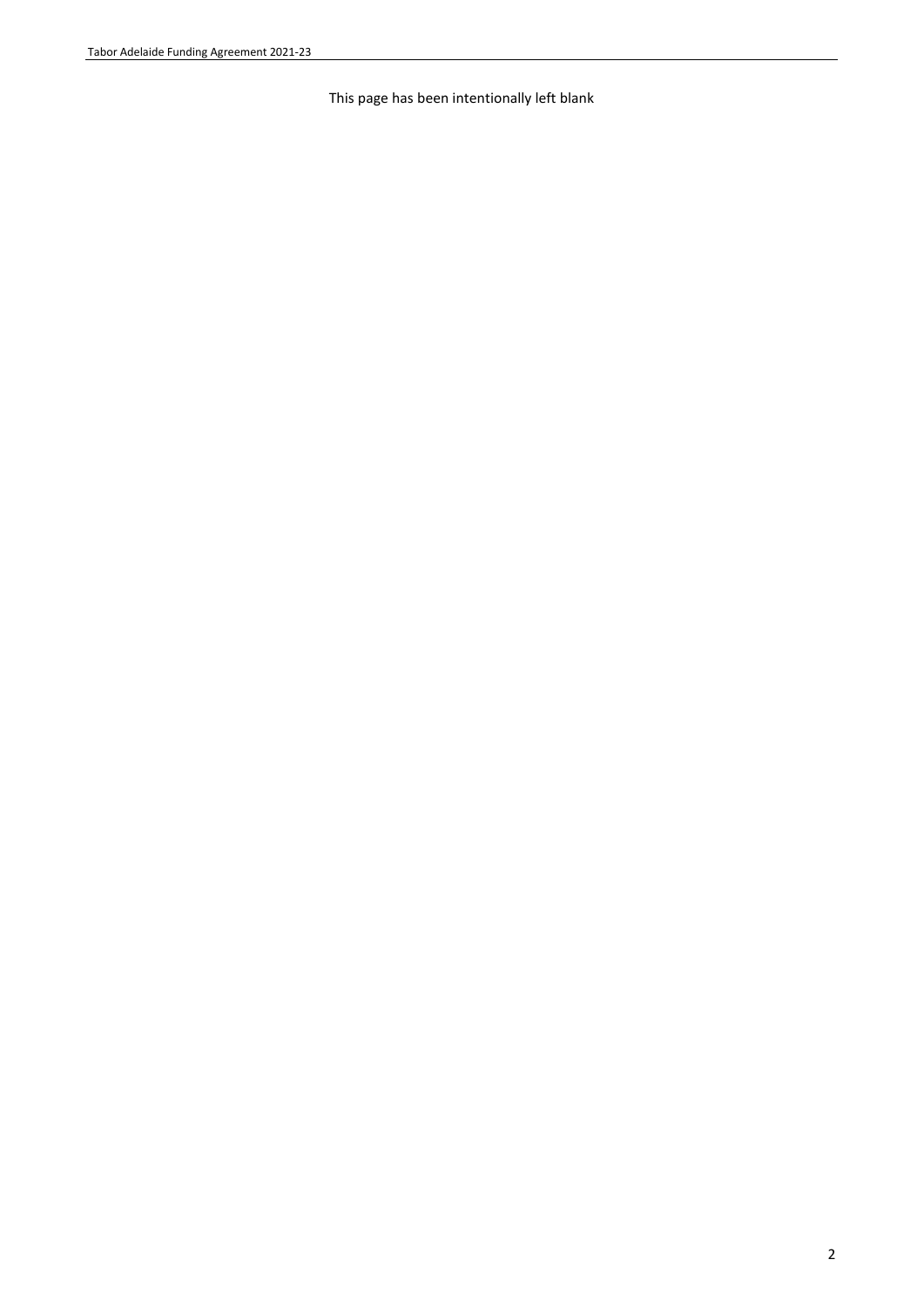# **Parties and Recitals**

**THIS AGREEMENT** is made on the date on which it is executed by the Commonwealth of Australia

### **BETWEEN**

**THE COMMONWEALTH OF AUSTRALIA** represented by the Minister for Education ('the Commonwealth') [ABN 12 862 898 150]

AND

**Tabor Adelaide**, **PO Box 1777 UNLEY SA 5061** ('Provider') [ABN 55 516 735 722]

# **RECITALS**

- A. The Provider meets the requirements of paragraph 30-1(1)(b) of HESA.
- B. This funding agreement meets the requirements under subsection 30-25(1) of HESA in respect of the 2021, 2022 and 2023 grant years.
- C. Entering into this agreement is a requirement under subparagraph 30-1(1)(b)(iii) of HESA for a Commonwealth Grant to be payable to the Provider under Part 2-2 of HESA.
- D. Subject to subsections 30-25(2A) and 30-25(2B) of HESA, this funding agreement specifies conditions to which the Commonwealth Grant is subject that are additional to the conditions that apply to the Commonwealth Grant under Division 36 of HESA.
- E. Under section 36-65 of HESA, the Provider must comply with this funding agreement.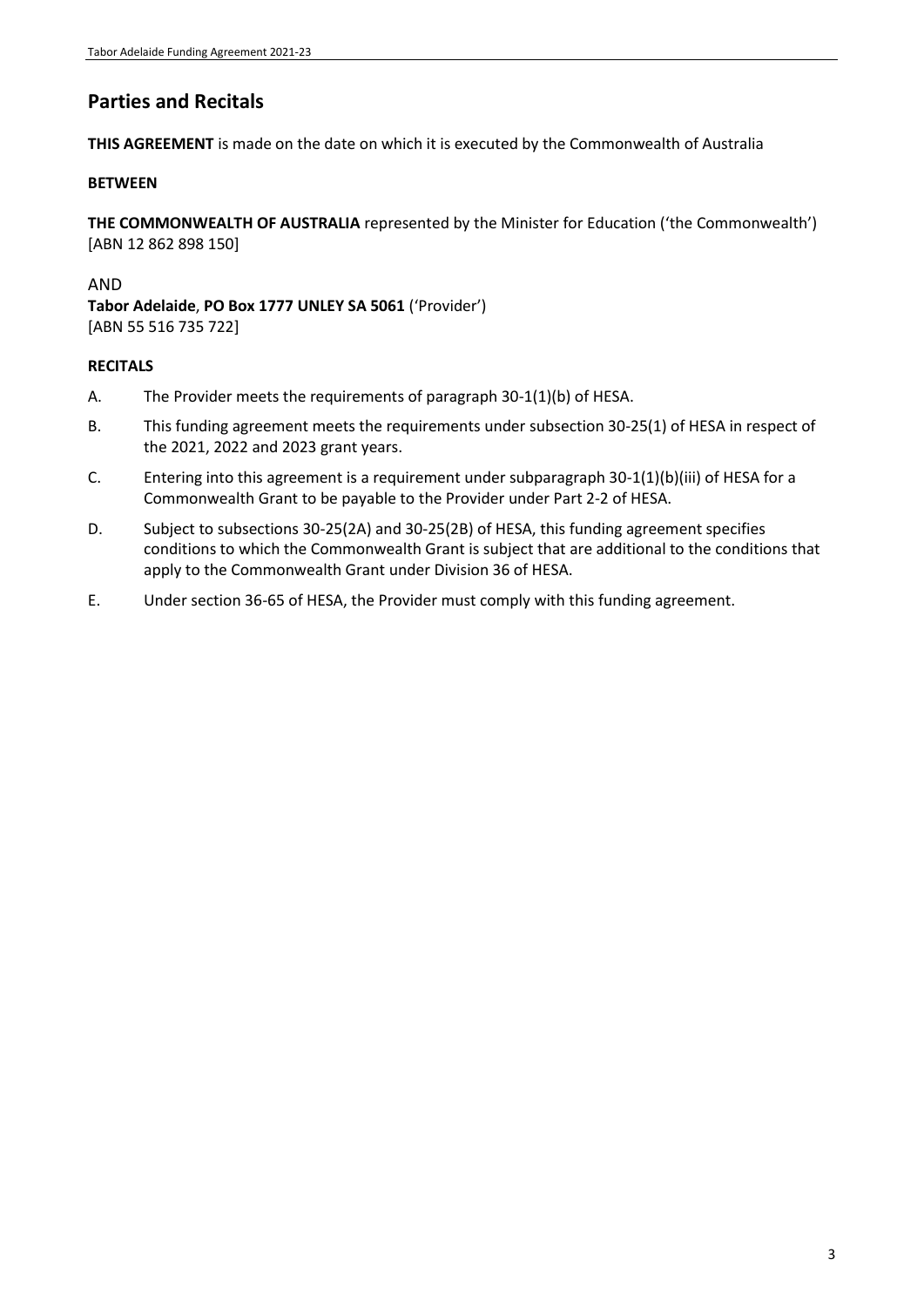# **NOW IT IS AGREED** as follows:

# **PART A: Commonwealth Grant Scheme funding**

*Commonwealth Grant Scheme funding amount and payment arrangements*

- 1. The Commonwealth will pay to the Provider the CGS funding amount for the 2021, 2022 and 2023 Grant Years, calculated in accordance with Division 33 of HESA.
- 2. The Commonwealth will notify the Provider, before the start of each Grant Year covered by this agreement, about the CGS advances that will be paid to the Provider in respect of amounts expected to become payable for the relevant Grant Years under subsection 164-10(1) of HESA.
- 3. Amounts payable as CGS advances may be adjusted throughout the relevant Grant Year based on information provided to the Commonwealth by the Provider.
- 4. CGS advances made in respect of a Grant Year will be reconciled with CGS funding payable to the Provider for the relevant year. This reconciliation will occur in the year following the Grant Year when actual student enrolment data for the Grant Year is finalised and provided to the Commonwealth. If the amount of an advance paid to the Provider exceeds the amount that becomes payable to the Provider, the Commonwealth will seek recovery of the overpaid amount from the Provider under subsection 164-10(1A) of HESA.
- 5. To ensure the Provider is able to keep operating and employing staff in the aftermath of the COVID-19 pandemic, the Commonwealth has created the Higher Education Continuity Guarantee (HECG) as a program under the *Other Grants Guidelines (Education) 2012*. The Commonwealth will provide grants to eligible providers under the HECG for the Grant Years 2021, 2022 and 2023. The HECG has colloquially been referred to as the 'CGS funding guarantee' for the relevant Grant Years.

# *Estimates of Commonwealth supported places*

6. The Provider must provide accurate and timely estimates of Commonwealth supported places, including the number of grandfathered students and non-grandfathered students expected to study in Commonwealth supported places, for the current year and future years, as required by the Commonwealth.

# *Provision of other data*

7. The Provider must provide data relating to revised transparency arrangements as requested, including in relation to admissions processes and the cost of teaching and scholarship. This includes providing the data in the form and at the times required by the Commonwealth to support the national admissions platform.

# **PART B: Allocation of places**

# *Maximum basic grant amount*

8. The maximum basic grant amounts specified for the purposes of subsection 30-27(6) of HESA, for the Grant Years covered by this agreement, are set out in Table 1a of Appendix 1. Appendix 1 also contains additional conditions in relation to the maximum basic grant amount with which the Provider must comply.

# *Allocation of Commonwealth supported places*

- 9. The total number of Commonwealth supported places allocated to the Provider under paragraph 30-10(1)(b), for grandfathered and non-grandfathered students in each funding cluster for the Grant Years covered by this agreement, are set out in Table 2a, Table 2b and Table 2c of Appendix 2.
- 10. Any places allocated at the postgraduate level are for non-research courses of study and exclude any course which is subject to Ministerial determination under paragraph 36-15(2)(b) of HESA.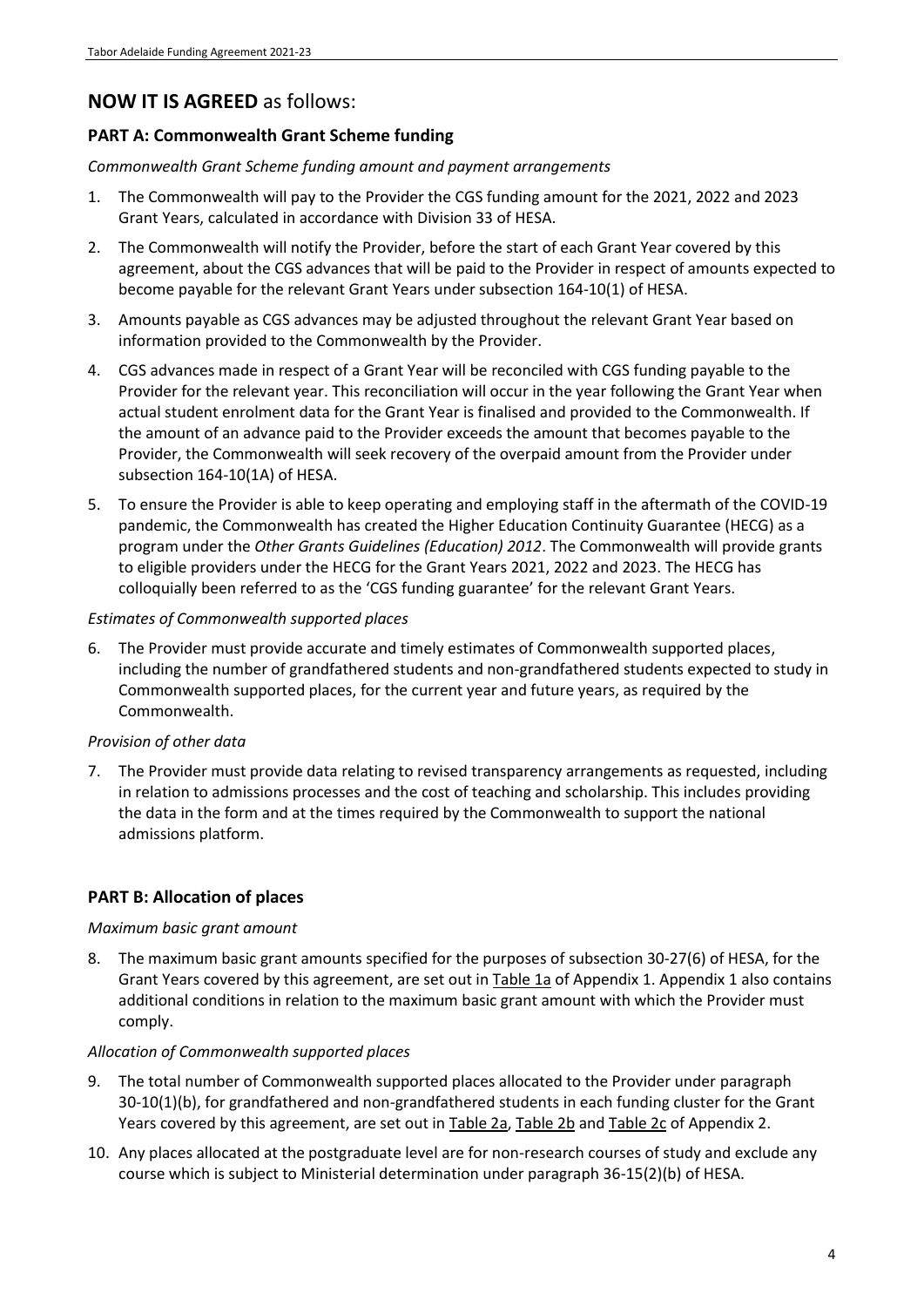- 11. The amount of funding advanced to the Provider as an amount expected to become payable under HESA for the Grant Years covered by this agreement will initially be calculated on the basis of the Provider's MBGA specified in Appendix 1. If the Provider is unable to deliver the places detailed in Table 2a, Table 2b or Table 2c of Appendix 2 it must notify the Commonwealth as soon as practicable.
- 12. The Provider must not transfer any allocation of Commonwealth supported places between undergraduate and postgraduate courses of study.
- 13. The Provider may be audited to check whether actual enrolments in Commonwealth supported places align with Table 2a, Table 2b or Table 2c of Appendix 2.

# **PART C: Other conditions and requirements**

#### *Clinical placements and practicums*

- 14. For a course that is accredited under section 49 of the National Law, the Provider must ensure that each student enrolled in the course has access to clinical placements in accordance with the approved accreditation standard for the profession.
- 15. For a course that provides a pathway to professional certification or registration, where that certification or registration requires the completion of a clinical or practicum placement (for example in initial teacher education, engineering or social work) the Provider must ensure that each student enrolled in that course has access to clinical placements or practicums in accordance with the relevant professional accreditation standards.

#### *New campuses and campus closures*

- 16. The Provider must use the Commonwealth supported places it is allocated under this agreement to deliver courses of study at the campus(es) or educational facility(ies) listed in Table 1 and Table 2 below.
- 17. The Provider must obtain the Commonwealth's prior written approval if the Provider proposes to enrol Commonwealth supported students in a course of study that is, or is to be undertaken, primarily at an educational facility, other than one of the Provider's campuses listed below in Table 1 or approved educational facilities listed below in Table 2.
- 18. Similarly, if the Provider proposes to close a campus or approved educational facility where Commonwealth supported students are enrolled, the Provider must obtain the Commonwealth's prior written approval.

#### **Table 1: Provider's campuses**

| Name of campus |  |  |  |
|----------------|--|--|--|
|                |  |  |  |

# **Table 2: Approved educational facility**

| Name of educational facility |  |  |
|------------------------------|--|--|
| N,                           |  |  |

*Closures of courses*

- 19. Before closing any of the following types of undergraduate and postgraduate courses of study in which Commonwealth supported students have been enrolled for two or more years (including a major within a course of study), the Provider must consult the Commonwealth and obtain the Commonwealth's approval for the closure of the course:
	- 19.1. courses that prepare students for entry to any occupation that is experiencing a Skills Shortage;
	- 19.2. courses the closure of which would be likely to create a Skills Shortage in an occupation because the Provider is the sole or dominant provider of the national skill base for that occupation;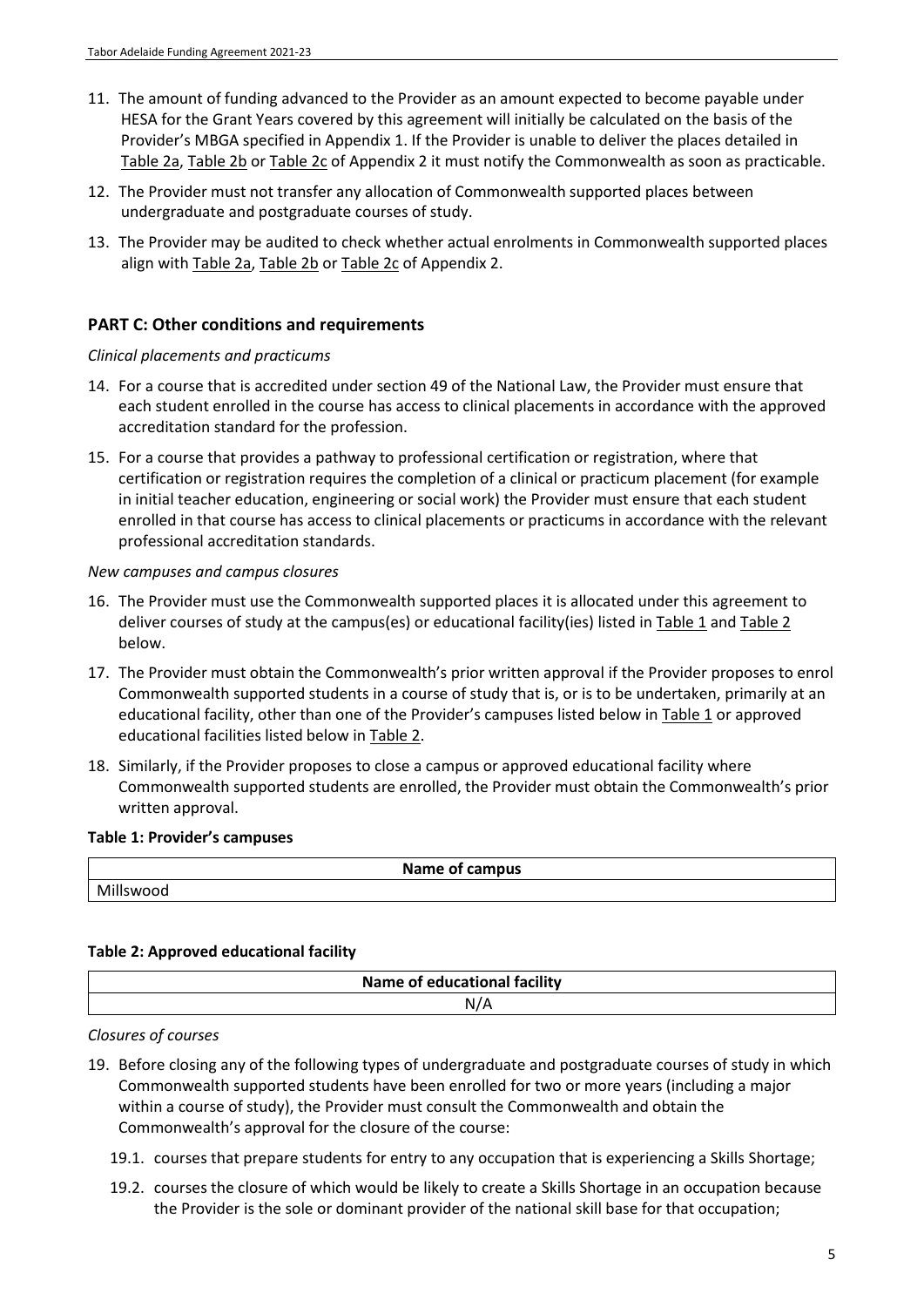- 19.3. specialised courses directed at the regional economy, the closure of which is likely, in the Commonwealth's opinion, to create serious detriment to the skills base of a regional economy; and
- 19.4. courses in areas of priority under the Job-ready Graduates package, for example in science, engineering, computing, allied health, education and languages.
- 20. In making a decision to approve a course closure under clause 19, the Commonwealth will:
	- 20.1. seek to reach a mutually agreeable arrangement with the Provider regarding the course closure;
	- 20.2. have regard to student demand for the course, the financial viability of the course, the justification provided for a proposed course closure by the Provider and other relevant factors;
	- 20.3. assist the Provider to explore options to retain the course, including through cooperation with another provider or the movement of Commonwealth supported places to another provider (where applicable); and
	- 20.4. not unreasonably withhold approval for a course closure so as to place an unreasonable financial burden on the Provider or place the Provider in a financially unviable position in regard to the Provider's overall financial status.

#### *Applicable law and jurisdiction*

- 21. The laws of the Australian Capital Territory apply to the interpretation of this agreement.
- 22. The parties agree to submit to the non-exclusive jurisdiction of the courts of the Australian Capital Territory and any courts which have jurisdiction to hear appeals from any of these courts in respect to any dispute under this agreement.

#### *Entire agreement, variation and severance*

- 23. This agreement, and the HESA, record the entire agreement between the parties in relation to its subject matter. Any previous agreement covering the relevant Grant Years is terminated and replaced by this agreement on the date this agreement is made.
- 24. Except for action the Commonwealth is expressly authorised or required to take elsewhere in this agreement or HESA, no variation of this agreement is binding unless it is agreed in writing and signed by the parties.
- 25. If a court or tribunal says any provision of this agreement has no effect or interprets a provision to reduce an obligation or right, this does not invalidate, or restrict the operation of, any other provision.

#### *Notices*

- 26. A party giving notice under this agreement must do so in writing or by Electronic Communication:
	- 26.1. if given by the Provider, marked for the attention of the First Assistant Secretary of the Higher Education Division of the Department of Education, Skills and Employment or other person as notified in writing by the Commonwealth to the Provider; or
	- 26.2. if given by the Commonwealth, marked for the attention of the Chief Executive Officer or other person as notified in writing by the Provider to the Commonwealth;

and must be hand delivered or sent by pre-paid post or Electronic Communication to the address specified in this clause.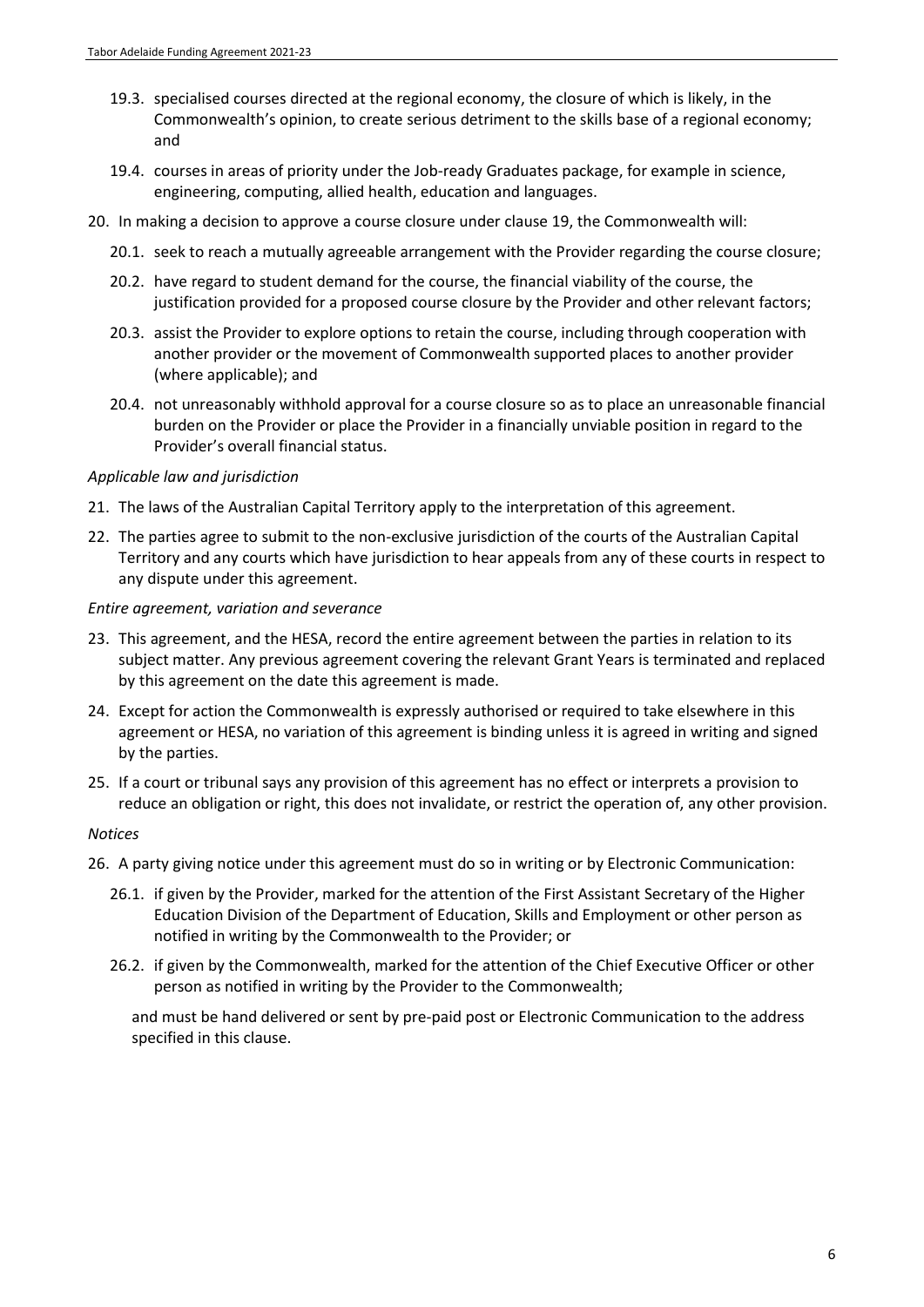The address for notices to the Commonwealth is:

First Assistant Secretary Higher Education Division Department of Education, Skills and Employment 50 Marcus Clarke Street GPO Box 9880 CANBERRA ACT 2601 Email: [cgs@dese.gov.au](mailto:cgs@dese.gov.au)

The address for notices to the Provider is:

PO Box 1777 UNLEY SA 5061 jroux@adelaide.tabor.edu.au

- 27. A notice given under clause 26 is taken to be received:
	- 27.1. if hand delivered, on delivery;
	- 27.2. if sent by pre-paid post, 6 business days after the date of posting; or
	- 27.3. if sent by Electronic Communication, at the time that would be the time of receipt under section 14A of the *Electronic Transactions Act 1999*.

*Interpretation*

28. In this agreement including Attachment A and appendices, unless the contrary intention appears:

**'ABN'** has the same meaning as in section 41 of the *A New Tax System (Australian Business Number) Act 1999*;

**'CGS'** means Commonwealth Grant Scheme;

**'Commonwealth Grant'** is the grant payable to the Provider under Part 2-2 (Commonwealth Grant Scheme) of HESA;

**'course of study'** has the same meaning as in subclause 1(1) of Schedule 1 of HESA;

**'EFTSL'** has the same meaning as in subclause 1(1) of Schedule 1 of HESA;

**'Electronic Communication'** has the same meaning as in subsection 5(1) of the *Electronic Transactions Act 1999*;

**'funding clusters'** has the same meaning as set out in subclause 1(1) of Schedule 1 of HESA;

**'Grant Year'** has the same meaning as in subclause 1(1) of Schedule 1 of HESA;

**'HESA'** means the *Higher Education Support Act 2003*;

**'maximum basic grant amount' or 'MBGA'** has the same meaning as in subclause 1(1) of Schedule 1 of HESA;

**'National Law'** means (a) for a state or territory other than Western Australia – the Health Practitioner Regulation National Law as set out in the Schedule to the *Health Practitioner Regulation National Law Act 2009 (Qld)* as it applies (with or without modification) as a law of the State or Territory; and (b) for Western Australia – the legislation enacted by the *Health Regulation National Law (WA) Act 2010* that corresponds to the Health Practitioner Regulation National Law;

**'number of Commonwealth supported places'** has the same meaning as in subclause 1(1) of Schedule 1 of HESA;

**'postgraduate course of study'** has the same meaning as in subclause 1(1) of Schedule 1 of HESA;

**'undergraduate course of study'** has the same meaning as in subclause 1(1) of Schedule 1 of HESA.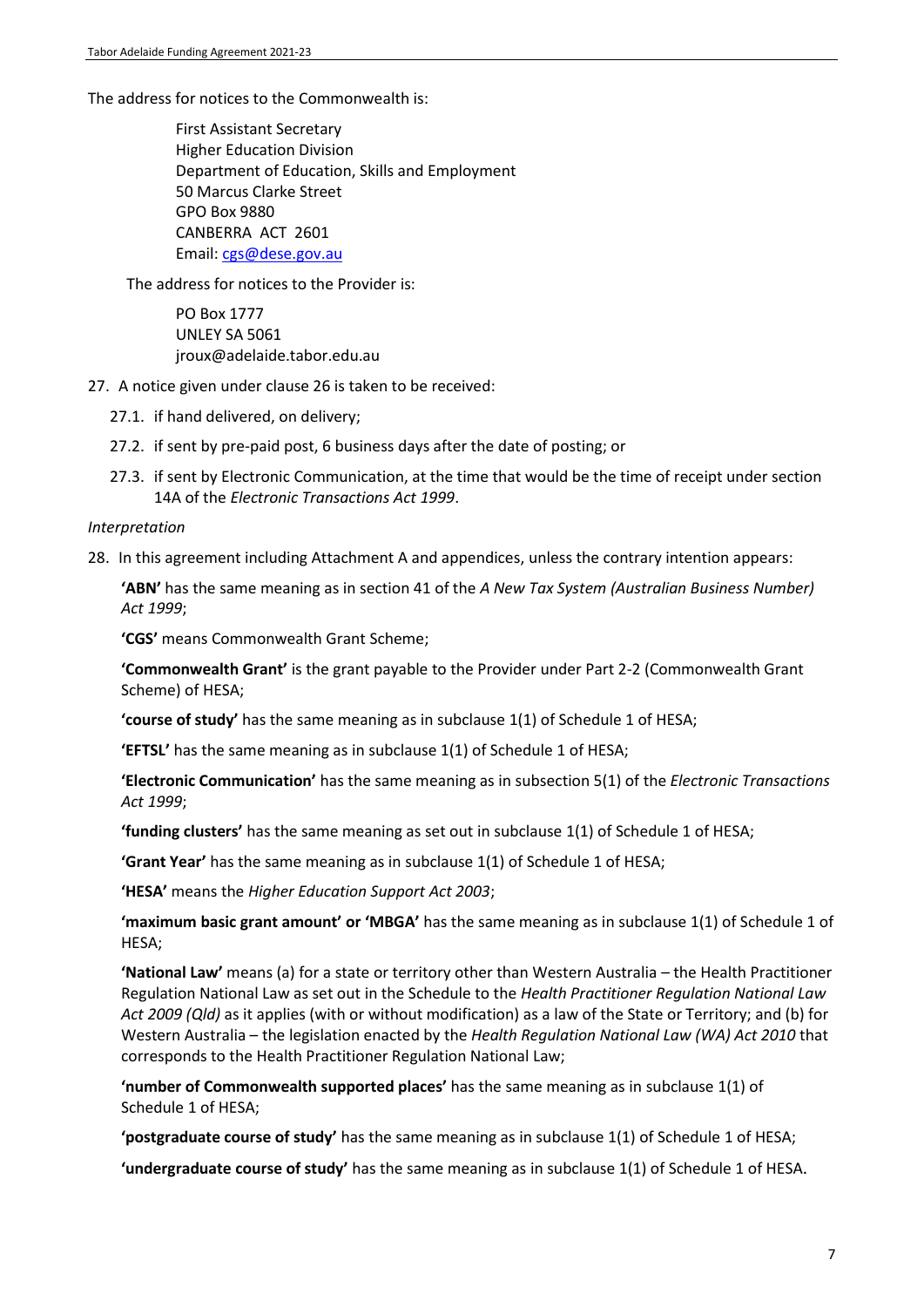- 29. In this agreement, unless the contrary intention appears:
	- 29.1. words in the singular include the plural and vice versa;
	- 29.2. clause headings or words in bold format are inserted for convenience only, and have no effect in limiting or extending the language of provisions;
	- 29.3. all references to dollars are to Australian dollars;
	- 29.4. unless stated otherwise, a reference to legislation is to legislation of the Commonwealth, as amended from time to time;
	- 29.5. an uncertainty or ambiguity in the meaning of a provision of this agreement will not be interpreted against a party just because that party prepared that provision;
	- 29.6. where a word or phrase is given a defined meaning, any other part of speech or grammatical form of that word or phrase has a corresponding meaning; and
	- 29.7. where a word or phrase is not specifically defined in this agreement and the word or phrase occurs in the *Higher Education Support Act 2003*, the word or phrase will have the same meaning as in that Act.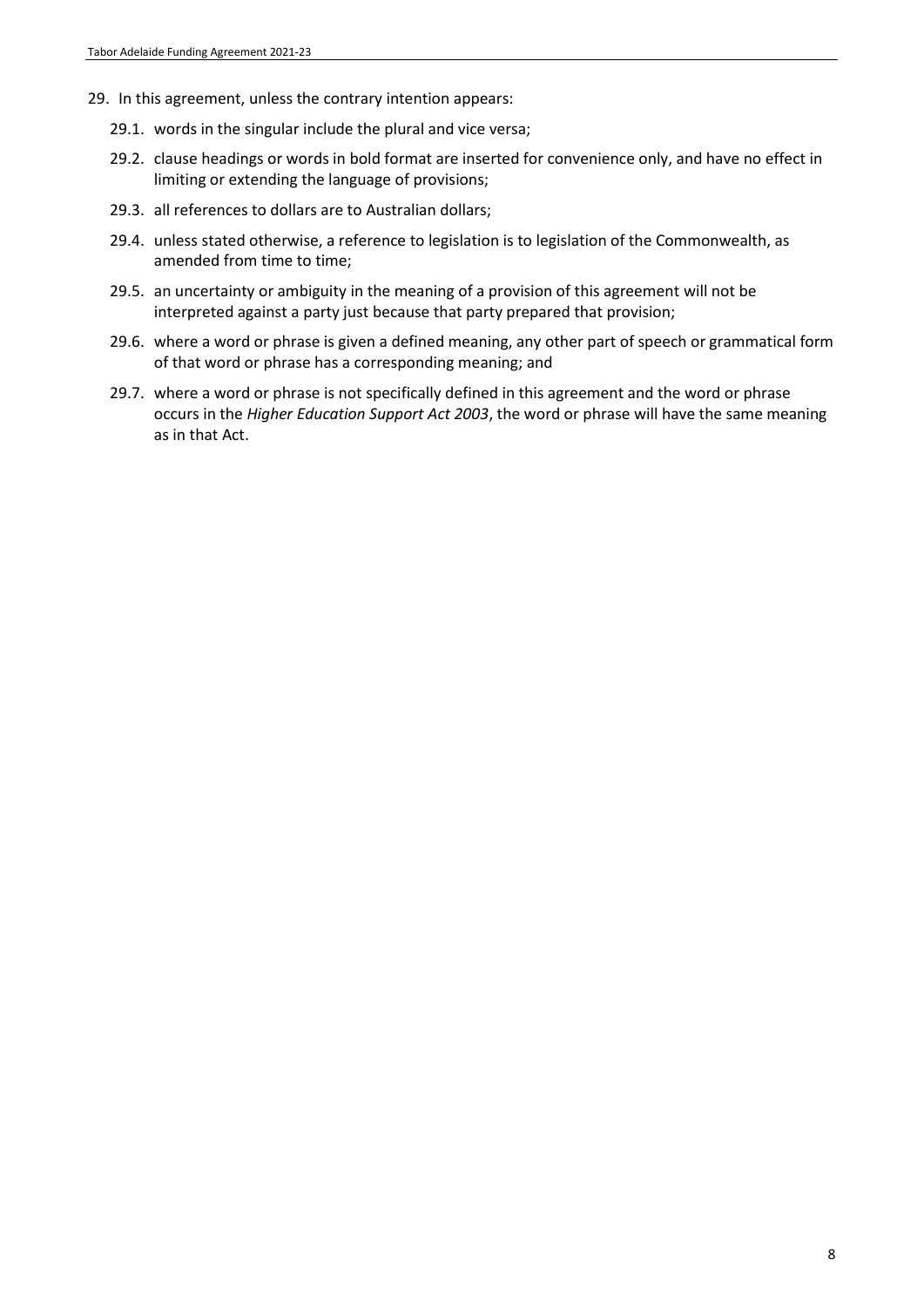# **SIGNED for and on behalf of**

THE COMMONWEALTH OF AUSTRALIA

by Danielle Donegan, Acting First Assistant Secretary, Higher Education Division of the Department of Education, Skills and Employment as delegate of the Minister for Education.

#### **Signed by**

Danielle Donegan

**Date:** 13 January 2021

**In the presence of: Signed by**  Drew Menzies-McVey

**Position of witness** 

Assistant Secretary

**SIGNED for and on behalf of** Tabor Adelaide

**Signed by**  Brian Vernon Norcott

**Position**  Chief Operating Officer

**In the presence of: Signed by**  Peter Gray

**Position or profession of witness**  Academic Registrar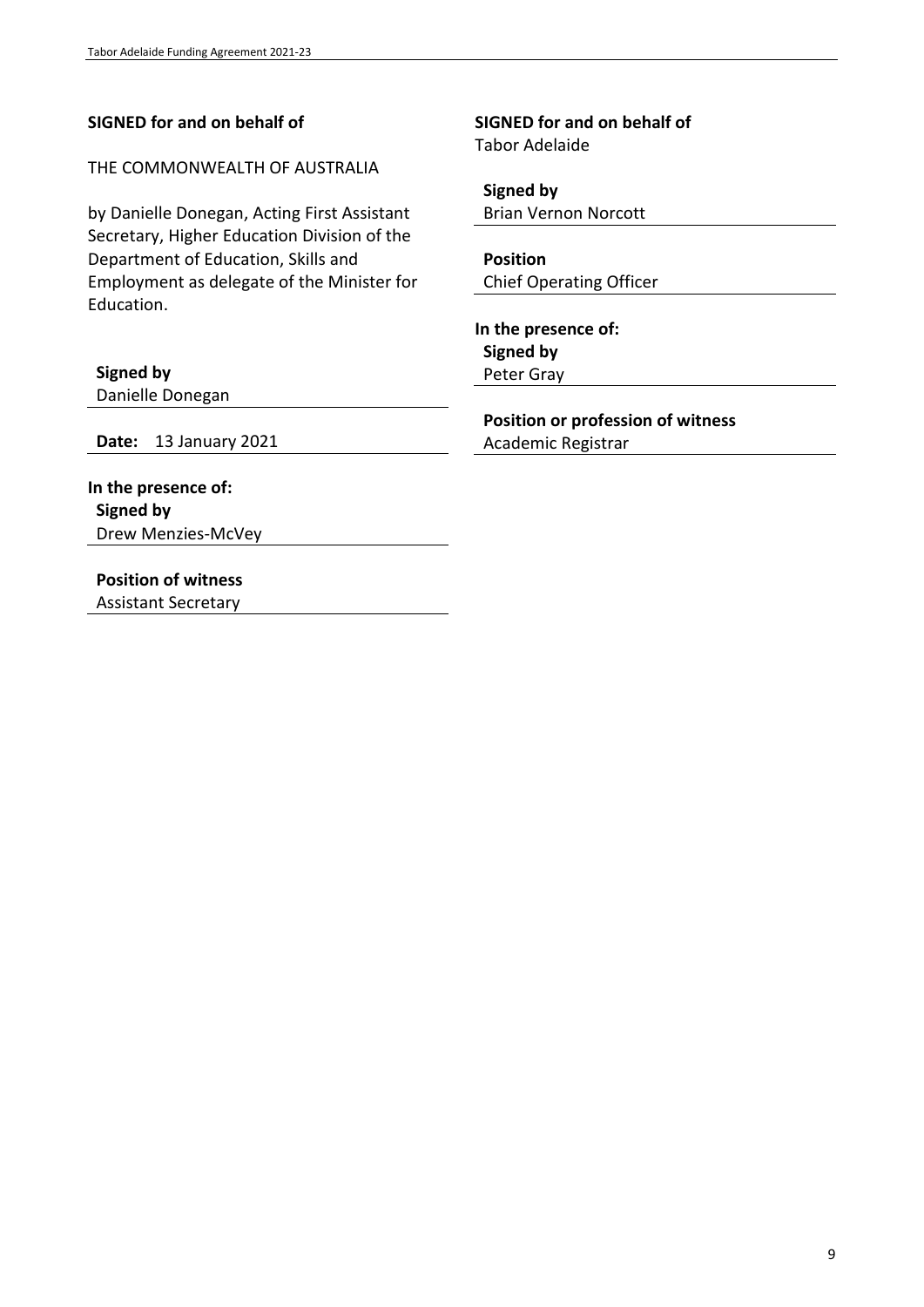#### **Appendix 1**

#### **Table 1a. MBGA for 2021-23 grant years**

| 2021 | \$2,294,334 |
|------|-------------|
| 2022 | \$2,307,344 |
| 2023 | \$2,329,908 |

#### **Maximum basic grant amount**

1. The Provider's maximum basic grant amount is calculated by applying indexation consistent with the methodology set out in Part 5-6 of HESA.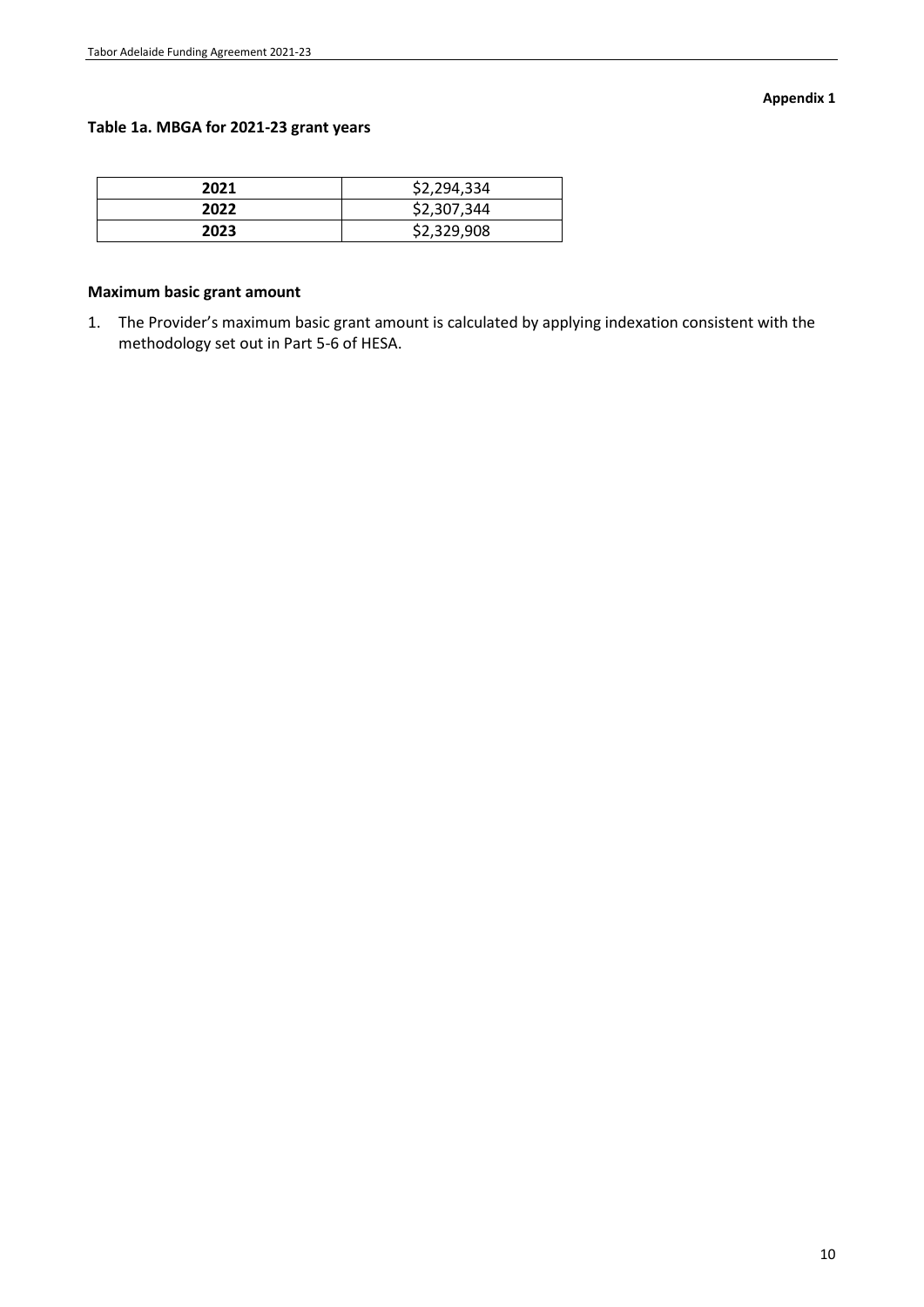#### **Table 2a: Allocation of Commonwealth supported places for 2021<sup>1</sup>**

#### **Non-Grandfathered Load Allocations:**

| <b>Cluster</b><br>No.   | <b>Funding cluster</b>                                                                                                                                                                                                                 | Undergraduate<br><b>Allocation</b> | Non-research<br>Postgraduate<br><b>Allocation</b> | <b>Total Allocation</b> |
|-------------------------|----------------------------------------------------------------------------------------------------------------------------------------------------------------------------------------------------------------------------------------|------------------------------------|---------------------------------------------------|-------------------------|
| 1                       | Law, Accounting, Administration, Economics,<br>Commerce, Communications, Society and<br>Culture                                                                                                                                        | 6.1                                | 0.0                                               | 6.1                     |
| $\overline{2}$          | Education, Clinical Psychology, English,<br>Mathematics, Statistics, Allied Health, Other<br>Health, Built Environment, Computing, Visual<br>and Performing Arts, Professional Pathway<br>Psychology, Professional Pathway Social Work | 53.3                               | 6.6                                               | 59.9                    |
| $\overline{\mathbf{3}}$ | Nursing, Indigenous and Foreign Languages,<br>Engineering, Surveying, Environmental Studies,<br>Science                                                                                                                                | 0.3                                | 0.0                                               | 0.3                     |
| 4                       | Agriculture, Medicine, Dentistry, Veterinary<br>Science, Pathology                                                                                                                                                                     | 0.0                                | 0.0                                               | 0.0                     |
|                         | <b>Total</b>                                                                                                                                                                                                                           | 59.8                               | 6.6                                               | 66.4                    |

1. Figures are rounded for display, however they may contain underlying decimal places.

#### **Grandfathered load allocations**

| <b>Description of allocation</b>                                                                                                    | Undergraduate     | Non-research                      |                         |
|-------------------------------------------------------------------------------------------------------------------------------------|-------------------|-----------------------------------|-------------------------|
|                                                                                                                                     | <b>Allocation</b> | Postgraduate<br><b>Allocation</b> | <b>Total Allocation</b> |
| Law, Accounting, Administration, Economics or<br>Commerce                                                                           | 0.3               | 0.0                               | 0.3                     |
| Communications                                                                                                                      | 0.2               | 0.0                               | 0.2                     |
| The Social Studies or Behavioural Science subpart of the<br>Society and Culture part of the first funding cluster                   | 7.2               | 0.0                               | 7.2                     |
| Any other subpart of the Society and Culture part of the<br>first funding cluster                                                   | 2.9               | 0.0                               | 2.9                     |
| Education, Clinical Psychology, English, Mathematics,<br>Statistics, Allied Health, Other Health, Built Environment<br>or Computing | 90.4              | 11.4                              | 101.9                   |
| Visual and Performing Arts                                                                                                          | 2.1               | 0.0                               | 2.1                     |
| Professional Pathway Psychology, Professional Pathway<br>Social Work                                                                | 0.0               | 0.0                               | 0.0                     |
| Nursing, Indigenous and Foreign Languages, Engineering,<br>Surveying, Environmental Studies, Science                                | 0.6               | 0.0                               | 0.6                     |
| Agriculture, Medicine, Dentistry, Veterinary Science,<br>Pathology                                                                  | 0.0               | 0.0                               | 0.0                     |
| <b>Total</b>                                                                                                                        | 103.7             | 11.4                              | 115.2                   |

1. Figures are rounded for display, however they may contain underlying decimal places.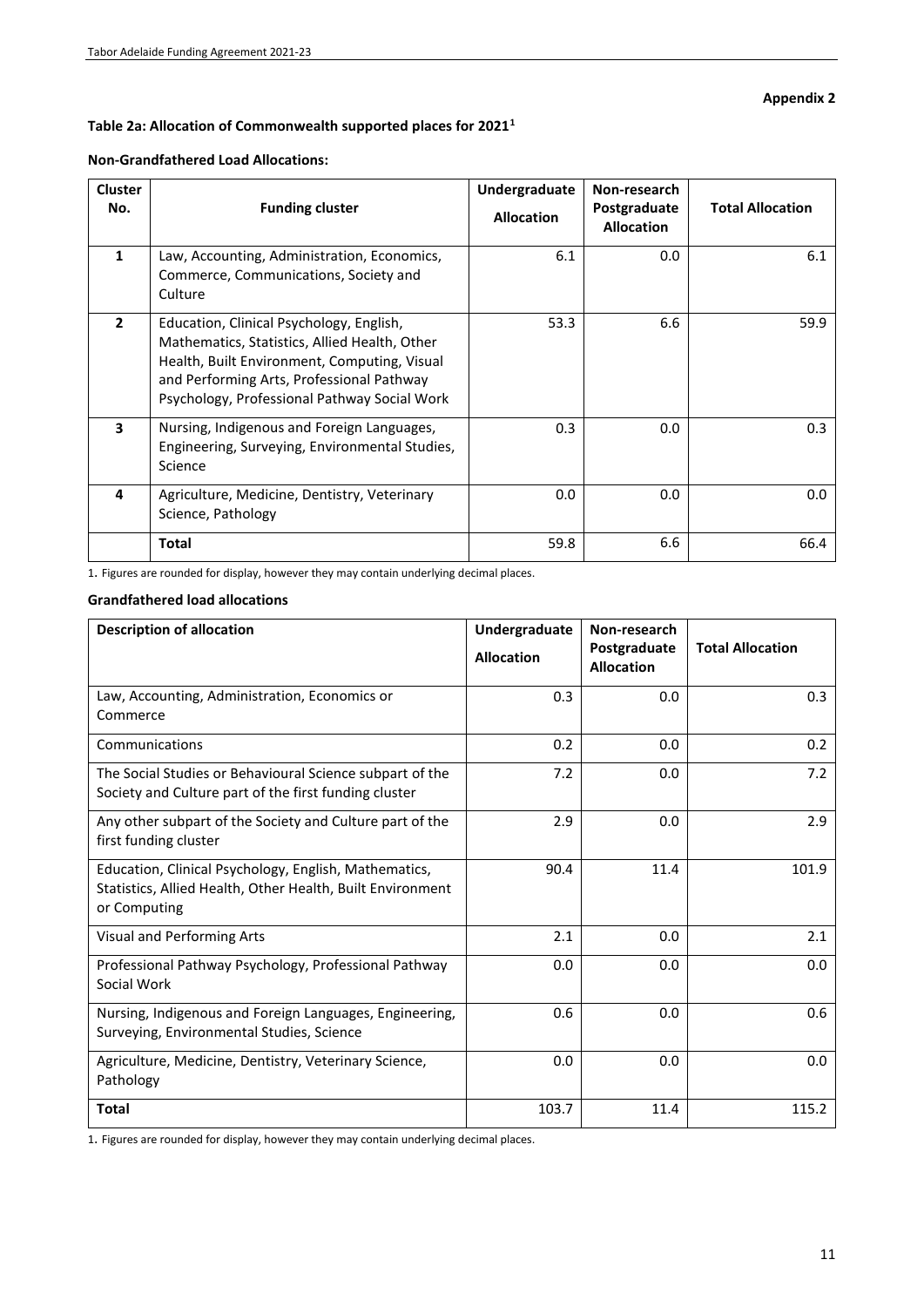#### **Table 2b: Allocation of Commonwealth supported places for 2022 1**

| <b>Non-Grandfathered Load Allocations:</b> |  |
|--------------------------------------------|--|
|--------------------------------------------|--|

| <b>Cluster</b><br>No. | <b>Funding cluster</b>                                                                                                                                                                                                                 | Undergraduate<br><b>Allocation</b> | Non-<br>research<br>Postgraduate<br><b>Allocation</b> | <b>Total Allocation</b> |
|-----------------------|----------------------------------------------------------------------------------------------------------------------------------------------------------------------------------------------------------------------------------------|------------------------------------|-------------------------------------------------------|-------------------------|
| 1                     | Law, Accounting, Administration, Economics,<br>Commerce, Communications, Society and<br>Culture                                                                                                                                        | 10.7                               | 0.0                                                   | 10.7                    |
| $\overline{2}$        | Education, Clinical Psychology, English,<br>Mathematics, Statistics, Allied Health, Other<br>Health, Built Environment, Computing, Visual<br>and Performing Arts, Professional Pathway<br>Psychology, Professional Pathway Social Work | 93.4                               | 11.5                                                  | 104.9                   |
| 3                     | Nursing, Indigenous and Foreign Languages,<br>Engineering, Surveying, Environmental Studies,<br>Science                                                                                                                                | 0.6                                | 0.0                                                   | 0.6                     |
| 4                     | Agriculture, Medicine, Dentistry, Veterinary<br>Science, Pathology                                                                                                                                                                     | 0.0                                | 0.0                                                   | 0.0                     |
|                       | <b>Total</b>                                                                                                                                                                                                                           | 104.7                              | 11.5                                                  | 116.2                   |

1. Figures are rounded for display, however they may contain underlying decimal places.

# **Grandfathered load allocations**

| <b>Description of allocation</b>                                                                                                    | Undergraduate     | Non-research                      |                         |
|-------------------------------------------------------------------------------------------------------------------------------------|-------------------|-----------------------------------|-------------------------|
|                                                                                                                                     | <b>Allocation</b> | Postgraduate<br><b>Allocation</b> | <b>Total Allocation</b> |
| Law, Accounting, Administration, Economics or<br>Commerce                                                                           | 0.2               | 0.0                               | 0.2                     |
| Communications                                                                                                                      | 0.1               | 0.0                               | 0.1                     |
| The Social Studies or Behavioural Science subpart of the<br>Society and Culture part of the first funding cluster                   | 4.1               | 0.0                               | 4.1                     |
| Any other subpart of the Society and Culture part of the<br>first funding cluster                                                   | 1.6               | 0.0                               | 1.6                     |
| Education, Clinical Psychology, English, Mathematics,<br>Statistics, Allied Health, Other Health, Built Environment<br>or Computing | 51.3              | 6.5                               | 57.8                    |
| Visual and Performing Arts                                                                                                          | 1.2               | 0.0                               | 1.2                     |
| Professional Pathway Psychology, Professional Pathway<br>Social Work                                                                | 0.0               | 0.0                               | 0.0                     |
| Nursing, Indigenous and Foreign Languages, Engineering,<br>Surveying, Environmental Studies, Science                                | 0.3               | 0.0                               | 0.3                     |
| Agriculture, Medicine, Dentistry, Veterinary Science,<br>Pathology                                                                  | 0.0               | 0.0                               | 0.0                     |
| <b>Total</b>                                                                                                                        | 58.9              | 6.5                               | 65.4                    |

1. Figures are rounded for display, however they may contain underlying decimal places.